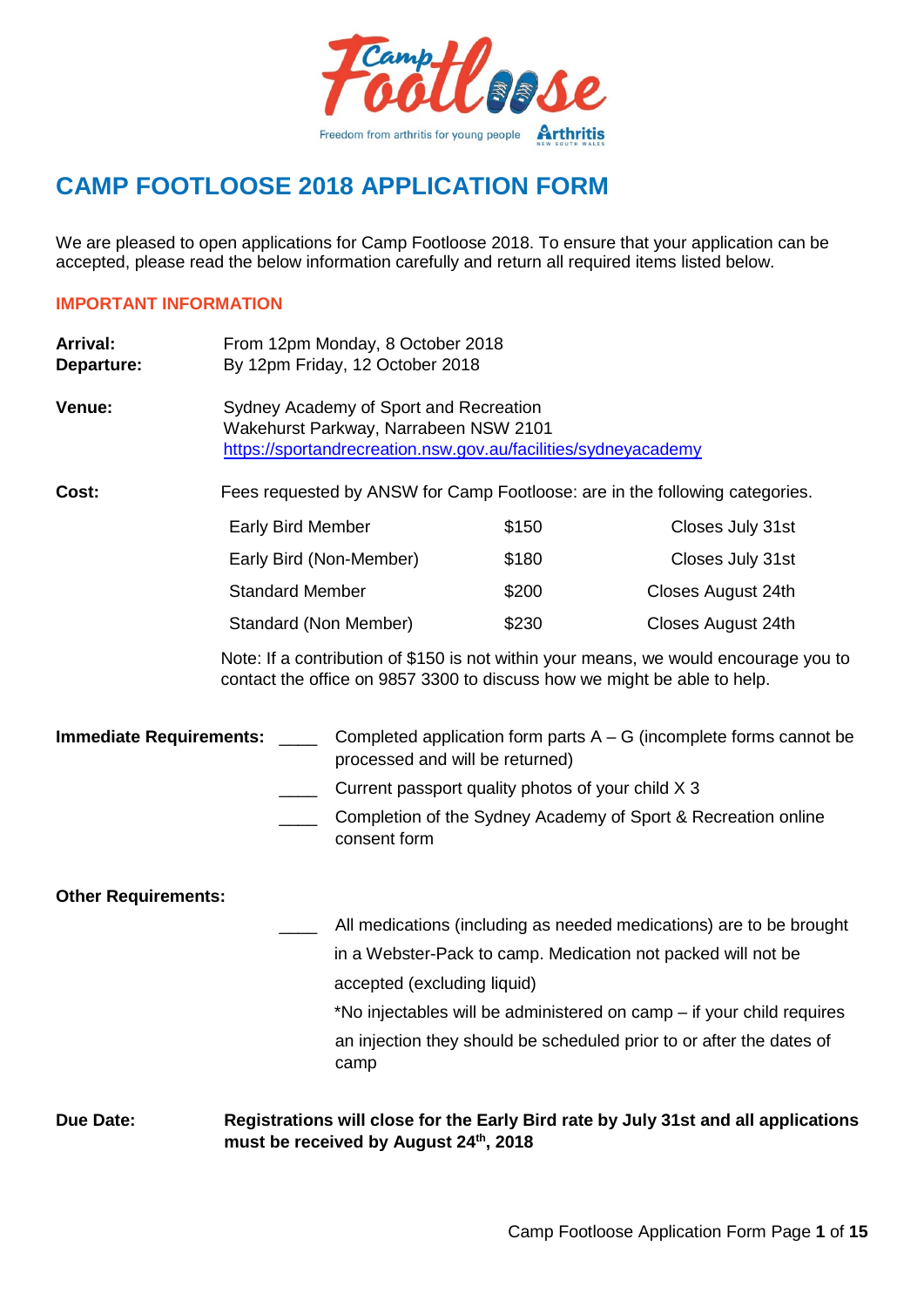Attendance to Camp Footloose will only be confirmed upon the completion of the following:

- Completed and returned application form
- Completion of Online consent form from Sydney Academy of Sport and Recreation
- Full payment of Camp
- Current Membership (if applicable)

#### **Return application forms:**

**By Mail:** Arthritis & Osteoporosis NSW **By Email:** [camps@arthritisnsw.org.au](mailto:camps@arthritisnsw.org.au) Locked Bag 2216, North Ryde NSW 1670

Please note, submitting an application form does not guarantee your attendance at camp. As there are a limited number of places available, applications will be considered and selected based on the fit between needs of families and the program. Camp and Arthritis NSW annual membership fees (if applicable) need to be paid in full before registrations will be confirmed.

### **PART A – PERSONAL DETAILS OF CHILD – please print clearly or type**

| <b>Surname</b>           |      |                                                                   |  |
|--------------------------|------|-------------------------------------------------------------------|--|
| First name               |      |                                                                   |  |
| <b>ANSW Membership #</b> |      |                                                                   |  |
| Date of birth            |      | <u> 1980 - Johann John Stone, mars eta biztanleria (h. 1980).</u> |  |
|                          |      |                                                                   |  |
| Gender                   | Male | Female                                                            |  |
| <b>Height in cms</b>     |      | <u> 1989 - Johann John Stone, mars eta biztanleria (h. 1989).</u> |  |
| <b>Weight in kgs</b>     |      | <u> 1980 - Johann John Stone, mars eta biztanleria (h. 1980).</u> |  |
| <b>Street address</b>    |      |                                                                   |  |
| <b>Suburb</b>            |      |                                                                   |  |
| <b>State/Postcode</b>    |      |                                                                   |  |
|                          |      |                                                                   |  |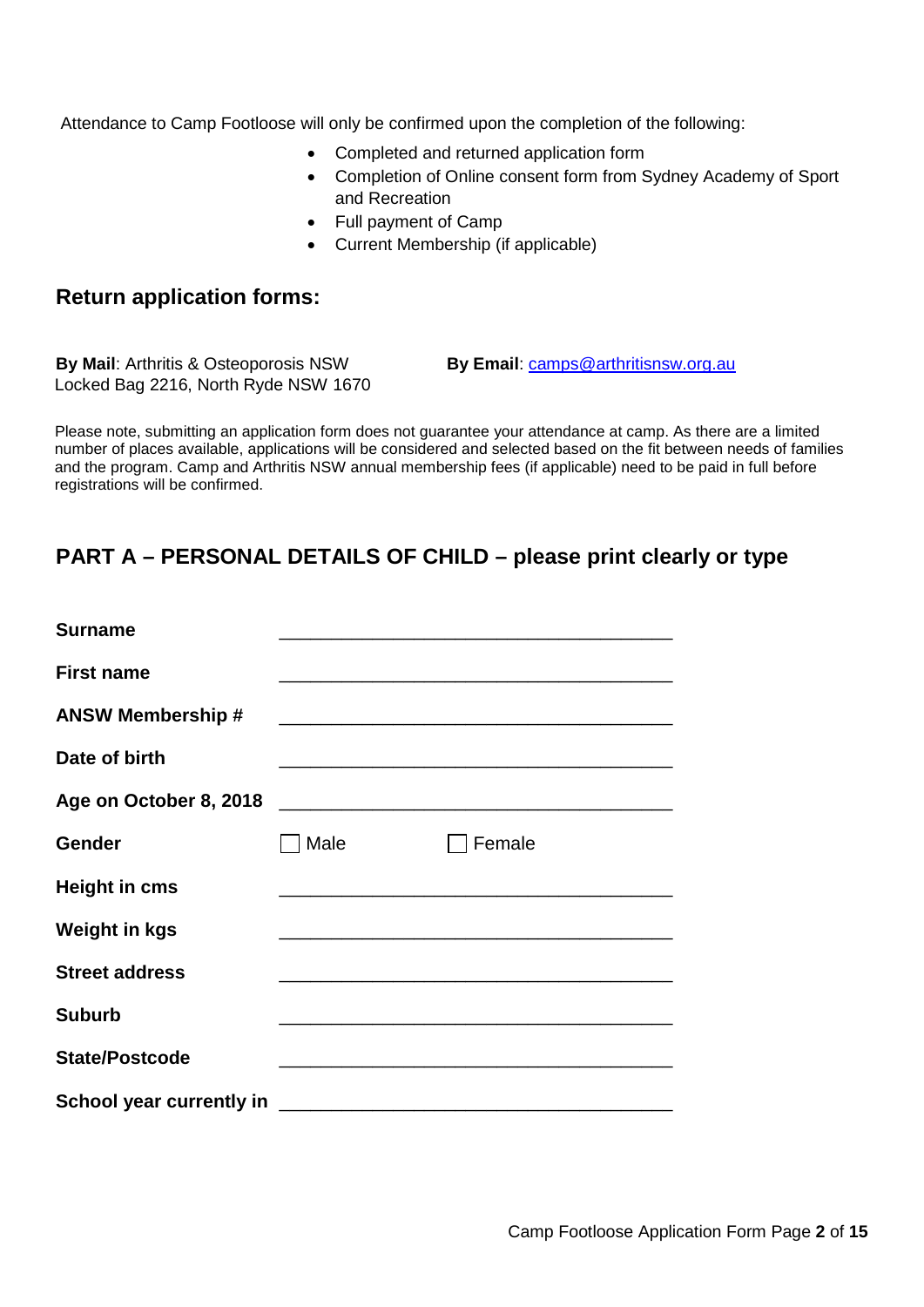| <b>Parent/Guardian - First Contact</b>                                               |  |
|--------------------------------------------------------------------------------------|--|
| <b>Full Name</b><br><u> 1989 - Johann Stoff, amerikansk politiker (d. 1989)</u>      |  |
|                                                                                      |  |
|                                                                                      |  |
| <b>Contact Email</b>                                                                 |  |
|                                                                                      |  |
| <b>Parent/Guardian - Second Contact</b>                                              |  |
| <b>Full Name</b>                                                                     |  |
|                                                                                      |  |
|                                                                                      |  |
| <b>Contact Email</b>                                                                 |  |
|                                                                                      |  |
| <b>Additional Emergency Contact</b>                                                  |  |
| <b>Full Name</b><br><u> 1989 - Johann Stoff, amerikansk politiker (d. 1989)</u>      |  |
|                                                                                      |  |
|                                                                                      |  |
|                                                                                      |  |
| <b>Family Doctor's Name</b>                                                          |  |
| <b>Contact Number</b><br><u> 1989 - Johann Stoff, amerikansk politiker (d. 1989)</u> |  |
|                                                                                      |  |
| Rheumatologist's Name                                                                |  |
| <b>Contact Number</b>                                                                |  |
| <b>Health Insurance Fund</b>                                                         |  |
| <b>Member number</b>                                                                 |  |
| <b>Medicare number</b><br><b>Expiry date</b>                                         |  |
|                                                                                      |  |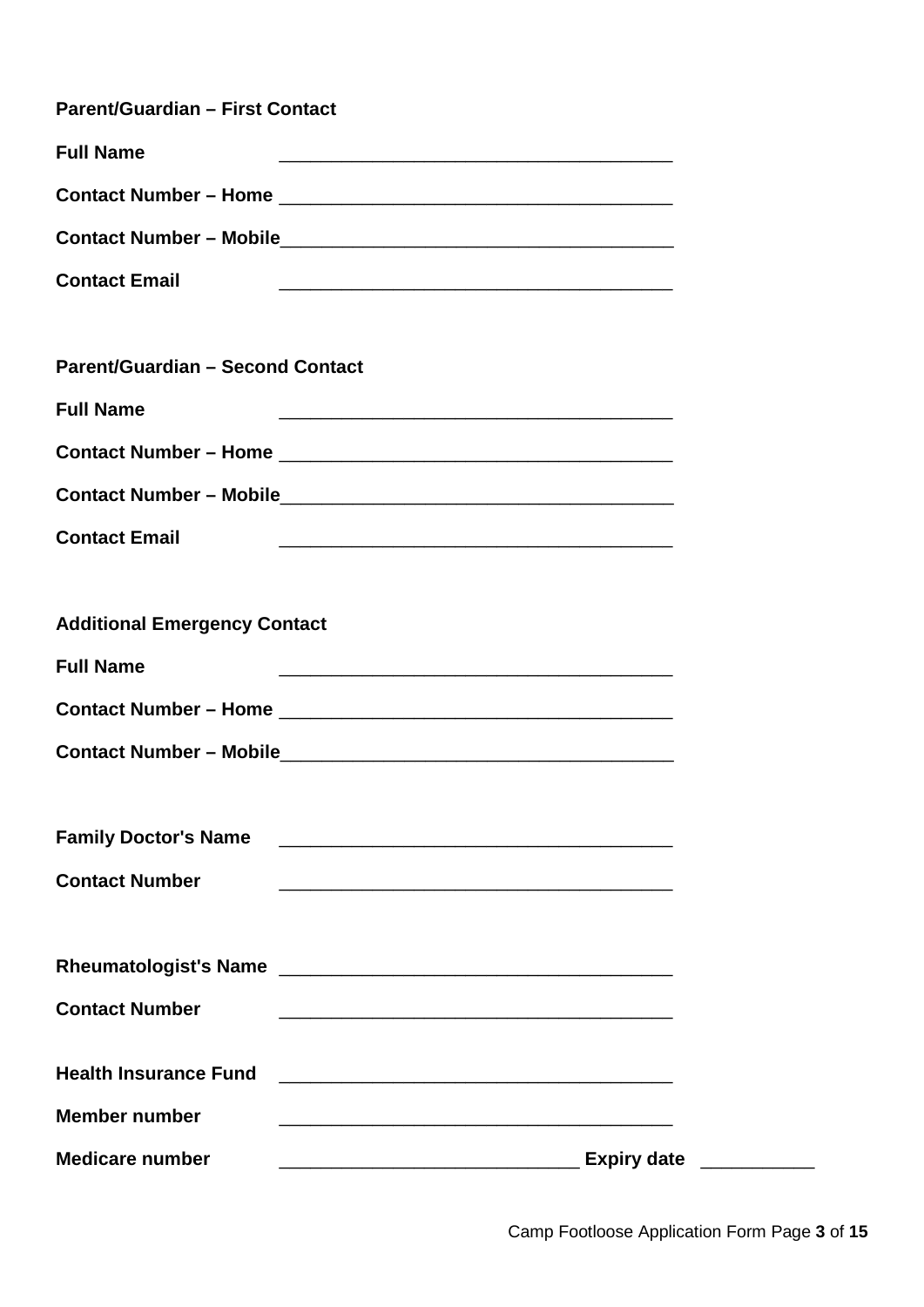#### **Who will be taking your child to camp/ picking your child up from camp this year?**

Please note ANSW staff require sign in/ sign out of all Camp Footloose attendees. Any changes to

| camp pick up.                                                                                             |                                                                             | the contact details below must be communicated to ANSW staff prior to the date of camp drop off/                                                                           |
|-----------------------------------------------------------------------------------------------------------|-----------------------------------------------------------------------------|----------------------------------------------------------------------------------------------------------------------------------------------------------------------------|
|                                                                                                           |                                                                             |                                                                                                                                                                            |
|                                                                                                           |                                                                             |                                                                                                                                                                            |
|                                                                                                           |                                                                             |                                                                                                                                                                            |
|                                                                                                           |                                                                             |                                                                                                                                                                            |
| Please list any known allergies (include food, medication, plants etc.)<br>management of these allergies. |                                                                             | If these allergies are severe, or may cause anaphylaxis, please include details about the                                                                                  |
|                                                                                                           |                                                                             | IF THE ALLERGY REQUIRES POTENTIAL USE OF AN EPI PEN, IT IS EXPECTED THAT YOUR CHILD<br>WILL CARRY HIS/HER OWN WITH YOU AT ALL TIMES AND BE ABLE TO ADMINISTER THE EPI-PEN. |
|                                                                                                           |                                                                             | <u> 1980 - Johann Stoff, amerikansk politiker (d. 1980)</u>                                                                                                                |
| Please confirm which type of Juvenile Arthritis (JIA) your child has:                                     |                                                                             |                                                                                                                                                                            |
| $\Box$ Systemic Onset<br>Juvenile Lupus<br>$\Box$ Psoriatic arthritis                                     | □ Pauciarticular/Oligoarthritis<br><b>Polyarticular RF-ve</b><br>Don't know | $\Box$ Polyarticular RF+ve<br><b>Enthesitis Related Arthritis</b>                                                                                                          |
| $\Box$ Other (please specify)                                                                             |                                                                             |                                                                                                                                                                            |
| Age when diagnosed?                                                                                       |                                                                             |                                                                                                                                                                            |
| Which joint(s) are affected?                                                                              |                                                                             |                                                                                                                                                                            |
| If any, what splints are used and when?                                                                   |                                                                             |                                                                                                                                                                            |
| Is any special equipment required by your child?                                                          |                                                                             | Yes<br>No                                                                                                                                                                  |
|                                                                                                           |                                                                             | If yes, please specify what type? E.g. Walking stick, wheelchair *Please note all equipment                                                                                |
| required will need to be provided by parent/guardian*                                                     |                                                                             |                                                                                                                                                                            |
| How often is it used?                                                                                     | Used only when tired                                                        | Used at all times                                                                                                                                                          |
|                                                                                                           |                                                                             | Camp Footloose Application Form Page 4 of 15                                                                                                                               |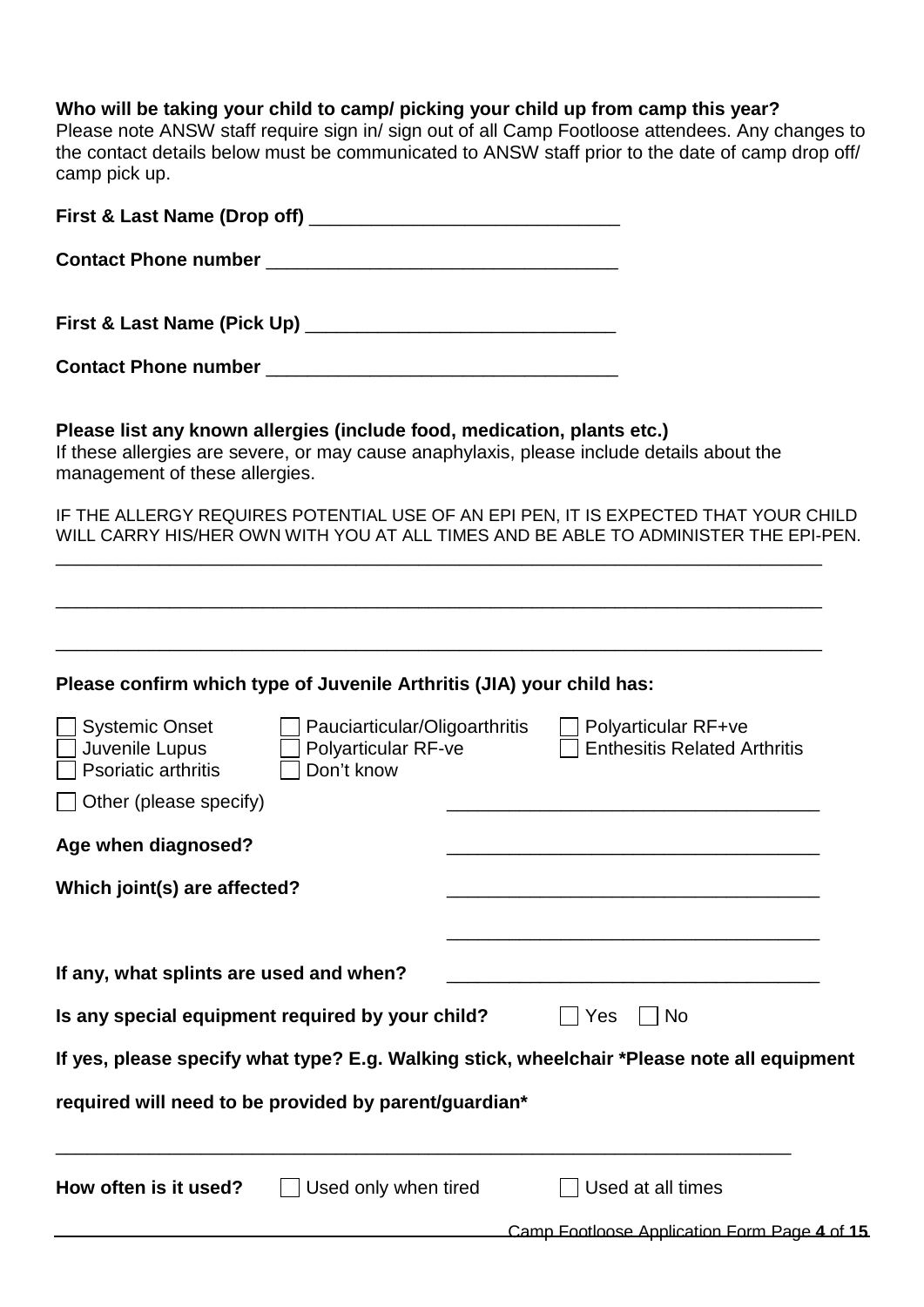| Is assistance required with mobility/dressing/showering/toileting?<br>  Yes<br>No                                                                                                                                                                                                          |  |  |  |  |  |  |
|--------------------------------------------------------------------------------------------------------------------------------------------------------------------------------------------------------------------------------------------------------------------------------------------|--|--|--|--|--|--|
| If yes, please detail the assistance required __________________________________                                                                                                                                                                                                           |  |  |  |  |  |  |
|                                                                                                                                                                                                                                                                                            |  |  |  |  |  |  |
|                                                                                                                                                                                                                                                                                            |  |  |  |  |  |  |
|                                                                                                                                                                                                                                                                                            |  |  |  |  |  |  |
| Please tick any of the following that applies to your child:                                                                                                                                                                                                                               |  |  |  |  |  |  |
| Fits/seizure of any type<br>Asthma<br><b>Diabetes</b><br>Travel/sea sickness<br>Sleep walks<br>Heart condition    <br>Migraine<br>Kidney condition<br>Hearing problems<br><b>Blood pressure</b><br>Eczema<br>Hay fever<br>Vision problems<br>Other                                         |  |  |  |  |  |  |
| If any of the above apply, please provide details including if/how condition is managed                                                                                                                                                                                                    |  |  |  |  |  |  |
| Does your child have any developmental disability, behavioural disorders or social<br>  No<br>problems?<br>  Yes<br>If yes, please advise of the behaviours we should be aware of and any management plans used<br>by the school or other organisations your child might be involved with. |  |  |  |  |  |  |
| Please keep in mind, Camp Footloose is a camp for children with juvenile arthritis. Staff are<br>not necessarily trained to deal with behavioural problems.                                                                                                                                |  |  |  |  |  |  |
| Are there any other physical, psychological, or emotional issues that we should know                                                                                                                                                                                                       |  |  |  |  |  |  |
| about?<br> Yes<br>$\vert$ $\vert$ No                                                                                                                                                                                                                                                       |  |  |  |  |  |  |
| If yes, please advise what they are and how they are managed                                                                                                                                                                                                                               |  |  |  |  |  |  |
|                                                                                                                                                                                                                                                                                            |  |  |  |  |  |  |
| Date of last tetanus immunisation                                                                                                                                                                                                                                                          |  |  |  |  |  |  |
| Is your child able to tolerate a tetanus immunisation? $\Box$ Yes<br>  No<br>Camp Footloose Application Form Page 5 of 15                                                                                                                                                                  |  |  |  |  |  |  |

\_\_\_\_\_\_\_\_\_\_\_\_\_\_\_\_\_\_\_\_\_\_\_\_\_\_\_\_\_\_\_\_\_\_\_\_\_\_\_\_\_\_\_\_\_\_\_\_\_\_\_\_\_\_\_\_\_\_\_\_\_\_\_\_\_\_\_\_\_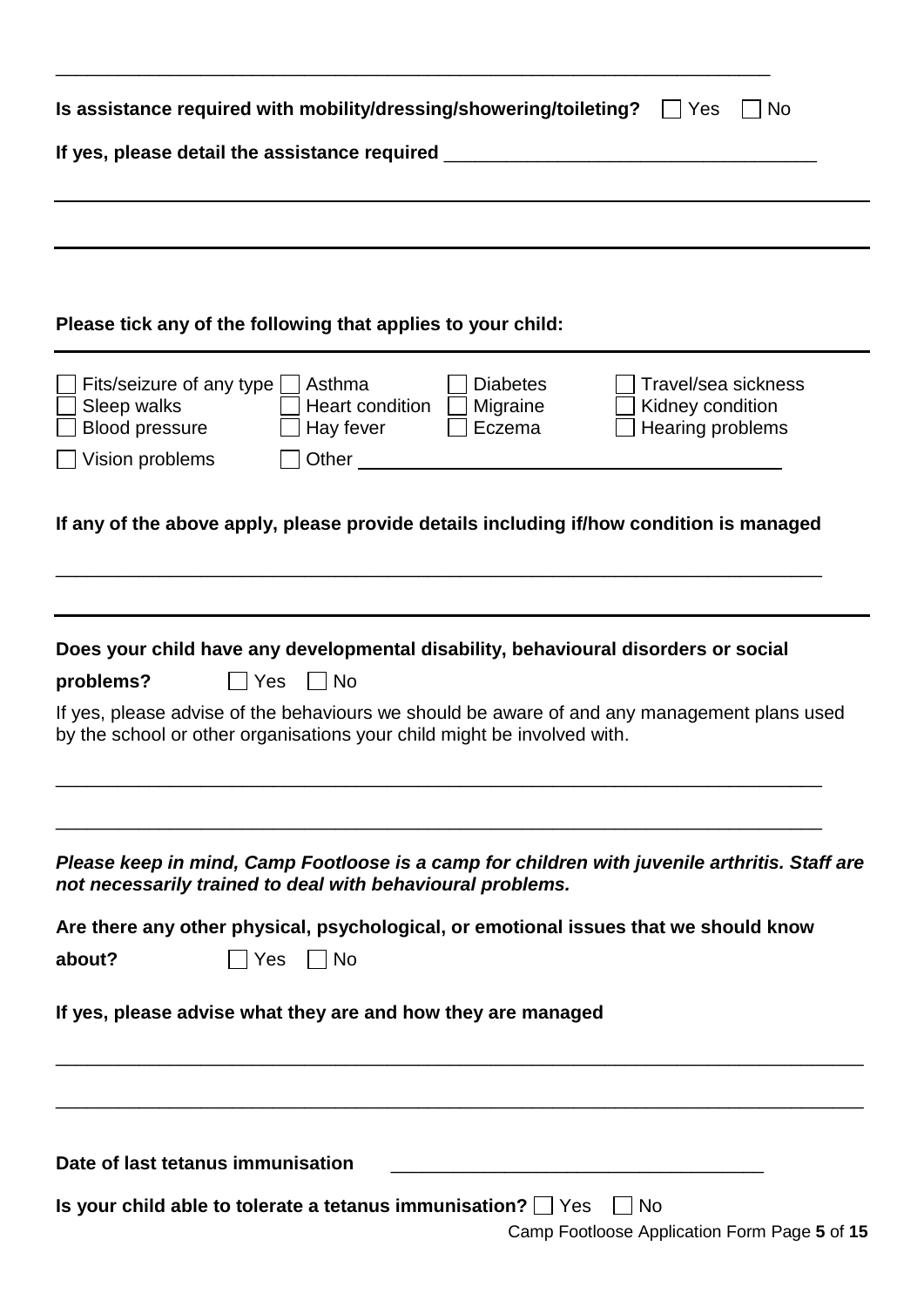| Are there any special requirements regarding diet? |  |  |  |  |  |  |  |  |
|----------------------------------------------------|--|--|--|--|--|--|--|--|
|----------------------------------------------------|--|--|--|--|--|--|--|--|

 $\Box$  Yes  $\Box$  No

If yes, please specify the details:

| Can your child swim?                        | Yes<br><b>No</b>                                                                 |                  |
|---------------------------------------------|----------------------------------------------------------------------------------|------------------|
| If yes, at what level?                      | $\Box$ Poor (not without floatation devices)                                     |                  |
|                                             | Fair (unassisted for 25 metres)                                                  |                  |
|                                             | Strong (unassisted for 50 metres)                                                |                  |
|                                             | Is this the first time your child has been away from home alone?                 | Yes<br><b>No</b> |
|                                             | Is there anything your child is nervous about regarding camp? __________________ |                  |
|                                             |                                                                                  |                  |
|                                             |                                                                                  |                  |
| Has your child been to an ANSW camp before? |                                                                                  | Yes<br>No        |
| If yes, what year(s)?                       | <u> 1980 - John Stein, mars and de Britain (b. 1980)</u>                         |                  |
| What is your child's normal bedtime?        |                                                                                  |                  |
|                                             |                                                                                  |                  |

#### **Room Allocations:**

If your child has been to camp before and wishes to share a room with particular friends of a similar age, please provide the names of the two other children. All efforts will be made to allocate rooms based on this feedback, but this may not always be possible. Please explain to your child that they may not be able to have all of their friends together.

2 \_\_\_\_\_\_\_\_\_\_\_\_\_\_\_\_\_\_\_\_\_\_\_\_\_\_\_\_\_\_\_\_\_\_\_\_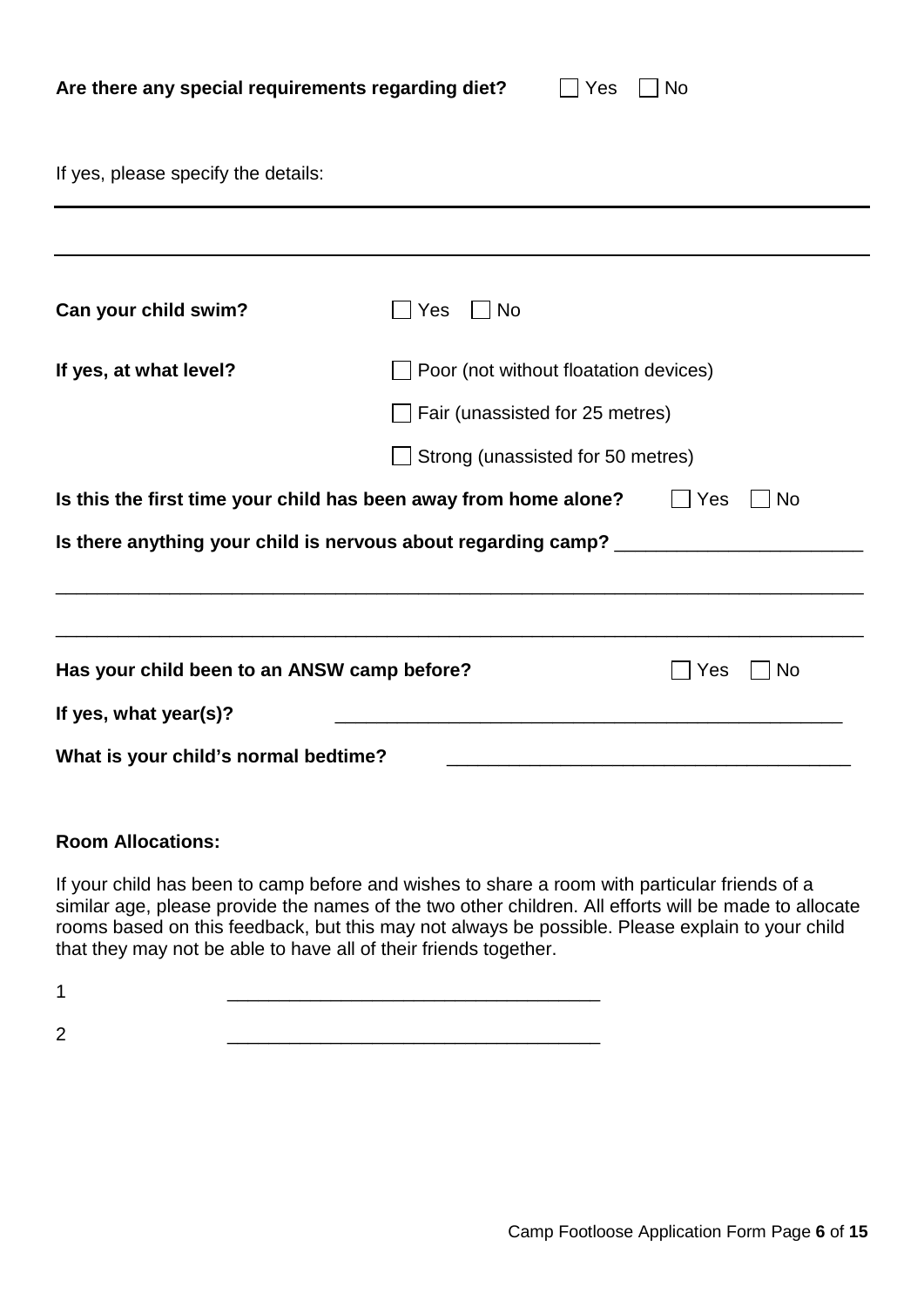#### **Is there any other particular information you feel we should know to ensure that your child enjoys the camp in every way possible?**

\_\_\_\_\_\_\_\_\_\_\_\_\_\_\_\_\_\_\_\_\_\_\_\_\_\_\_\_\_\_\_\_\_\_\_\_\_\_\_\_\_\_\_\_\_\_\_\_\_\_\_\_\_\_\_\_\_\_\_\_\_\_\_\_\_\_\_\_\_\_\_\_\_\_\_\_\_\_

\_\_\_\_\_\_\_\_\_\_\_\_\_\_\_\_\_\_\_\_\_\_\_\_\_\_\_\_\_\_\_\_\_\_\_\_\_\_\_\_\_\_\_\_\_\_\_\_\_\_\_\_\_\_\_\_\_\_\_\_\_\_\_\_\_\_\_\_\_\_\_\_\_\_\_\_\_\_

### **What size T-shirt is preferred? Please mark only one.**

| <b>CHILD SIZES</b>         |    |    |      |      |    |      | 10 | イウ   | 14 |
|----------------------------|----|----|------|------|----|------|----|------|----|
| <b>HALF CHEST</b><br>(CM)  | 28 | 30 | 32.5 | 35.5 | 36 | 40.5 | 43 | 45.5 | 48 |
| <b>BODY LENGTH</b><br>(CM) | 33 | 35 | 45   | 49   | 52 | 55   | 58 | 61.5 | 65 |

| <b>ADULT SIZES</b>         | <b>XS</b> | $\circ$ | M  |    | XL | 2XL | 3XL | 5XL |
|----------------------------|-----------|---------|----|----|----|-----|-----|-----|
| <b>HALF CHEST</b><br>(CM)  | 49        | 52      | 55 | 58 | 61 | 64  | 68  | 76  |
| <b>BODY LENGTH</b><br>(CM) | 68        | 70      | 72 | 74 | 76 | 78  | 80  | 82  |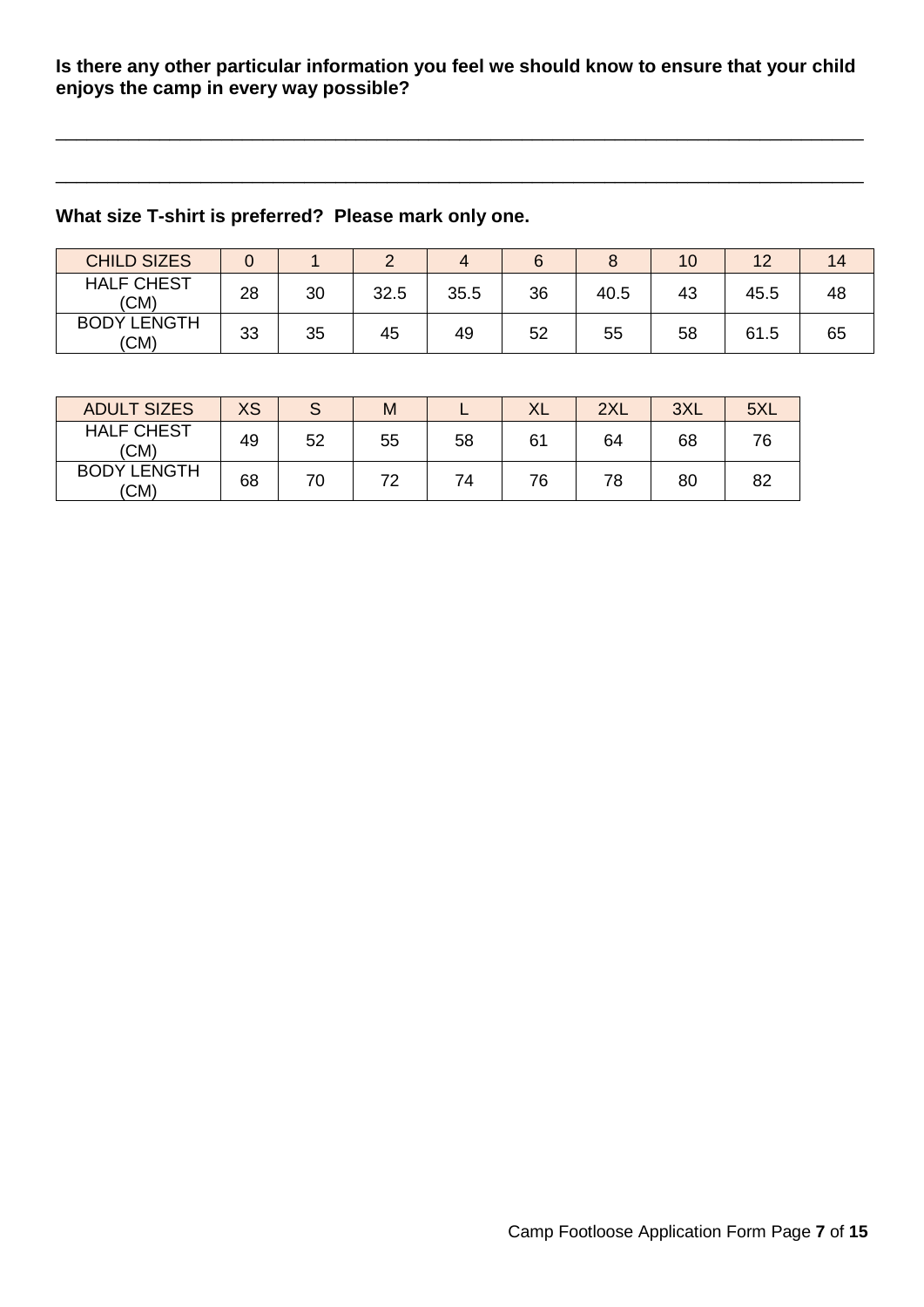## **PART B – PARENT AUTHORISATION**

I, the undersigned, declare that I will not hold Arthritis & Osteoporosis NSW, its employees or volunteers responsible for any illness or injury to my child during Camp Footloose (8 October to 12 October, 2018).

In the event of any injury or illness, I authorise Arthritis & Osteoporosis NSW staff to consent to emergency medical arrangements on my behalf, where it is impracticable to communicate with me, as is deemed necessary by a qualified medical practitioner. Such consent includes: anaesthetics, blood transfusions, and surgery and ambulance attendance. I will accept financial responsibility for any such action taken.

I recognise that this is a camp for children and that it is important for the children to meet with others in the absence of their parents in order to develop rapport. I agree to leave my child in the care of the Camp Footloose staff and will not make arrangements to visit until the end of the camp. I understand that I can remove my child from camp at any time. I agree to sign the attendance register held by the Camp Footloose coordinator (when pick up is face to face) when I take my child home at the end of camp or beforehand, should he/she wish to leave if they are missing home or for any other reason. I will advise the camp coordinator or Arthritis & Osteoporosis NSW if someone other than myself will be attending to pick up my child. I authorise Arthritis & Osteoporosis NSW to require the signature of this person upon picking my child up.

**Parent/Guardian signature \_\_\_\_\_\_\_\_\_\_\_\_\_\_\_\_\_\_\_\_\_\_\_\_\_\_\_\_\_\_\_\_\_\_\_\_\_\_\_\_\_\_\_\_\_\_\_**

Print Name **being a struck of the set of the set of the set of the set of the set of the set of the set of the s** 

**Date \_\_\_\_\_\_\_\_\_\_\_\_\_\_\_\_\_\_\_\_\_\_\_\_\_\_\_\_\_\_\_\_\_\_\_\_\_\_\_\_\_\_\_\_\_\_\_**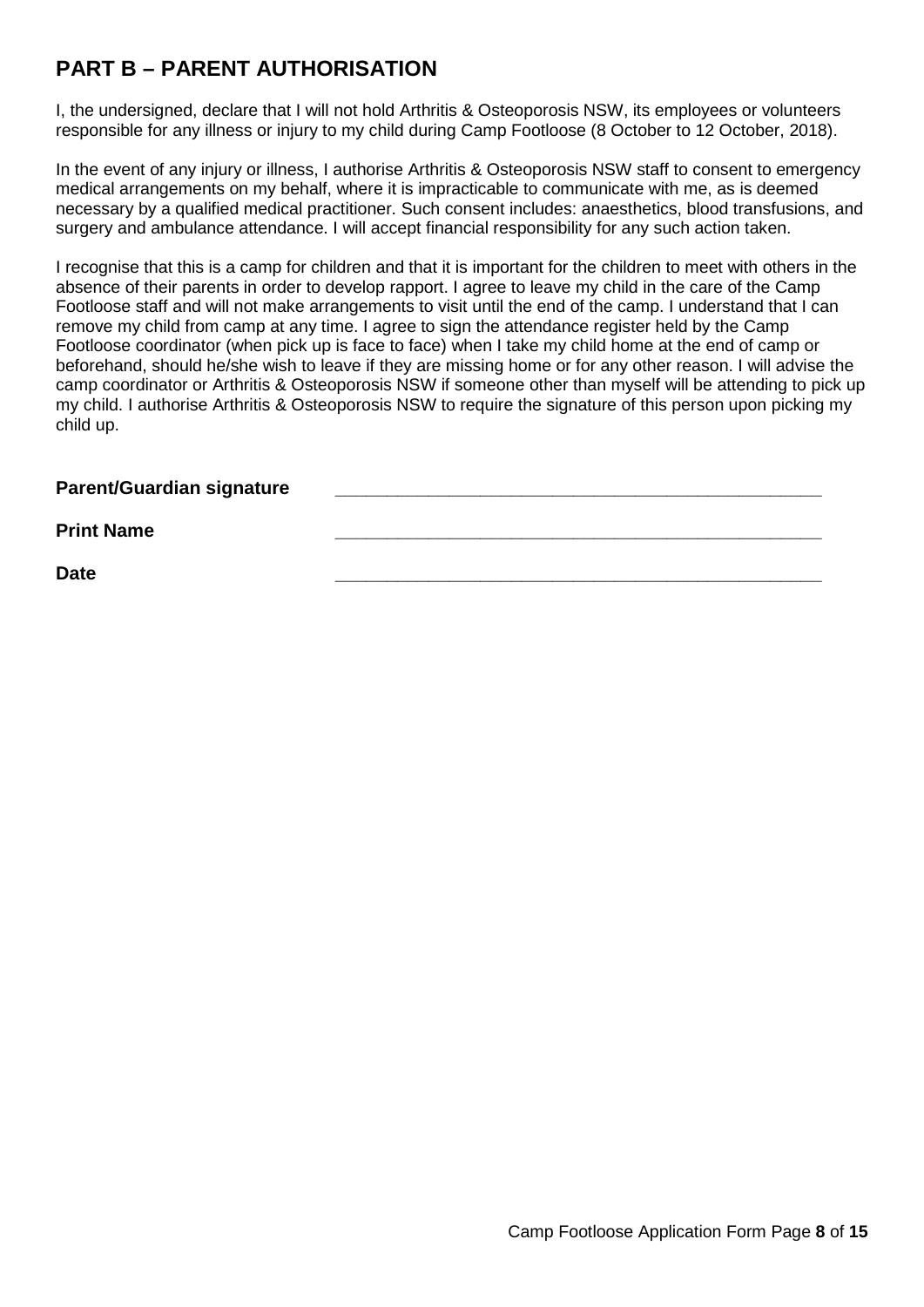## **PART C - MEDIA CONSENT**

Arthritis & Osteoporosis NSW seeks parental / guardian consent to use media, including but not limited to, photography and video taken at Camp Footloose. We assure you that media materials will be used in a responsible and positive manner for the purpose of promoting the organisation's activities and to secure funding for future camps. Please circle below to indicate where you give consent for media to be used, print your name and your child's name and sign the consent.

| Arthritis Matters (member magazine of Arthritis & Osteoporosis NSW)                                           | Yes / No |
|---------------------------------------------------------------------------------------------------------------|----------|
| Mainstream media (e.g. local newspapers, family magazines, radio)                                             | Yes / No |
| Social media: Facebook, Twitter, Instagram, YouTube                                                           | Yes / No |
| Arthritis & Osteoporosis NSW Website and Newsletters                                                          | Yes / No |
| Arthritis & Osteoporosis NSW Sponsor / Corporate Partner marketing materials<br>(i.e. Camp Footloose funders) | Yes / No |
| Paediatric Rheumatology Network                                                                               | Yes / No |

#### **USE OF CHILDREN'S PHOTO CONSENT**

|                                                                      | (Parent/Guardian name) |
|----------------------------------------------------------------------|------------------------|
| οf                                                                   | (address) permit media |
| of my children / children in my care, to be used as indicated above. |                        |
| (Child's name)                                                       |                        |

Signature of Parent/Guardian: \_\_\_\_\_\_\_\_\_\_\_\_\_\_\_\_\_\_\_\_\_\_Date: \_\_\_\_\_\_\_\_\_

Print Name:

Date \_\_\_\_\_\_\_\_\_\_\_\_\_\_\_\_\_\_\_\_\_\_\_\_\_\_\_\_\_\_\_\_\_\_\_\_

If you wish to withdraw this consent at any time, please contact Arthritis & Osteoporosis NSW on (02) 9857 3300.

#### **USE OF ADULT'S PHOTO CONSENT (if required, photo/video may occur during drop off/ pick up times)**

|                                                  | (Adult's name 1)                                                                                                                                                                                                               |
|--------------------------------------------------|--------------------------------------------------------------------------------------------------------------------------------------------------------------------------------------------------------------------------------|
|                                                  | (Adult's name 2) permit media                                                                                                                                                                                                  |
| of me to be used as indicated above if required. |                                                                                                                                                                                                                                |
|                                                  | Date: the contract of the contract of the contract of the contract of the contract of the contract of the contract of the contract of the contract of the contract of the contract of the contract of the contract of the cont |
|                                                  | Date: ____________                                                                                                                                                                                                             |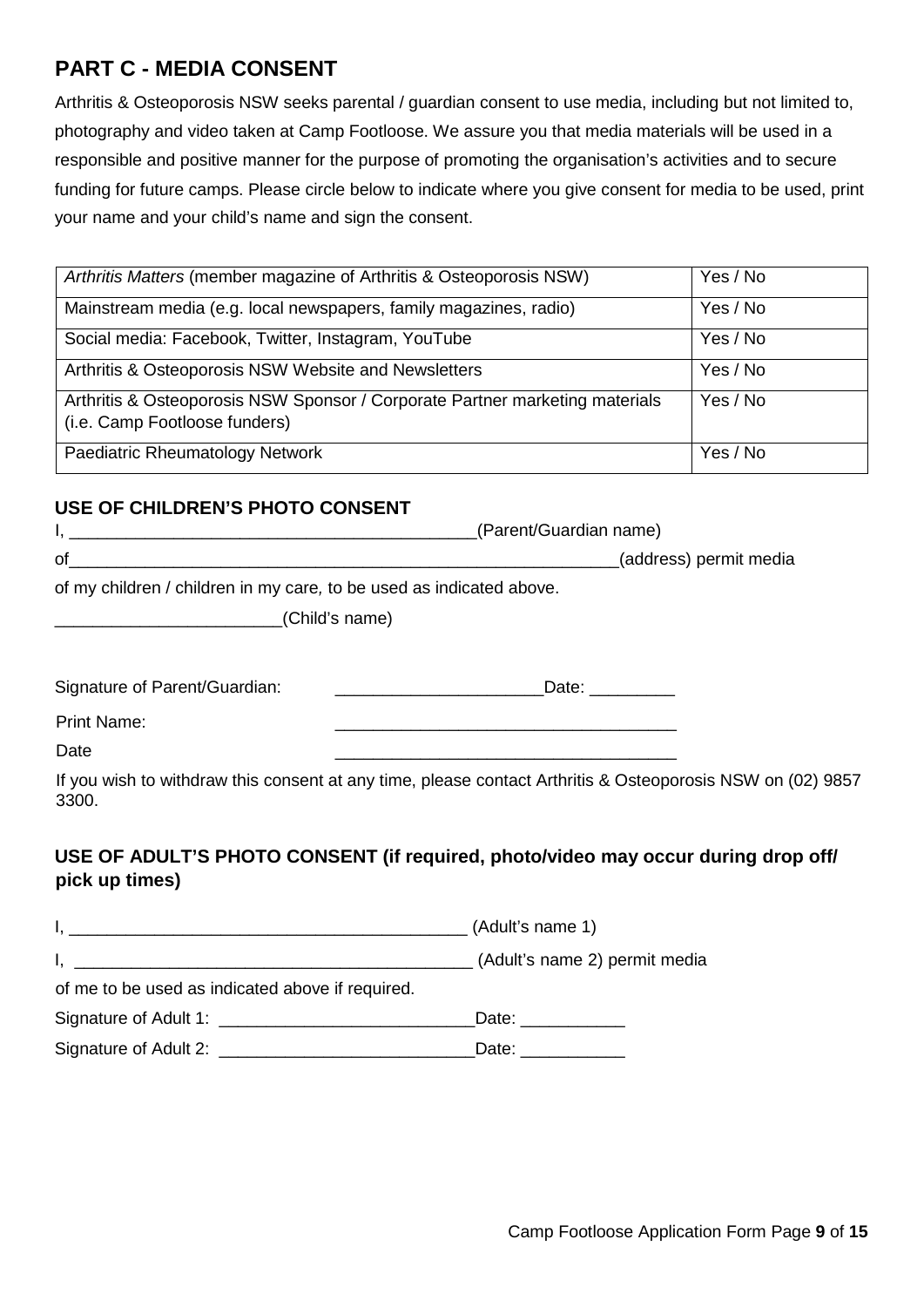## **PART D – CAMP GUIDELINES**

To ensure the safety and enjoyment of all campers we have included a behavioural contract for both you and your child to sign. It is an assumption that by signing this form your child will adhere to the following guidelines. **Applications will not be accepted without this signed form by both child and parent/guardian.**

#### **CAMP FOOTLOOSE GUIDELINES**

- 1. No camper is to leave the camp-site without a leader.
- 2. No alcohol or smoking is allowed on camp-site for any camp members.
- 3. No bullying or threatening behaviour will be tolerated from any camp members. Everyone's needs and individuality must be respected.
- 4. Personal property of other camp members, volunteers, leaders and the camp environment must be respected.
- 5. All rooms are to be kept tidy.
- 6. During any free time, all campers must stay within designated areas as outlined by camp staff.
- 7. No male and female campers are allowed together in a bedroom/cabin without a leader present.
- 8. Campers are to be present at all meal times and activities, unless given permission from a leader or parent who has advised the camp coordinator to exclude the child.
- 9. Shoes are to be worn at all times out of doors and in the dining room.
- 10. Sunscreen and a hat are to be worn when outside during daylight hours.
- 11. No camper is allowed personal penknives or other dangerous implements.
- 12. Mobile phones are not to be taken to sessions (child may request the use of the phone if they need to make an urgent phone call). Mobile phones can be handed to group leaders for safekeeping.
- 13. No camper is to enter another camper's room without permission from that room's leader.
- 14. Campers must follow and adhere to the directions and requests of all leaders.
- 15. Campers are discouraged from bringing iPods and other expensive equipment to camp. If they choose to do so, these items are the sole responsibility of the camper.

### **DISCIPLINARY STEPS**

- **Step 1** Verbal warning.<br>**Step 2** Meeting with lea
- **Step 2** Meeting with leader, camper and camp coordinator; time out/miss out on one activity.
- **Step 3** Phone parents leader or camp coordinator informs camper's parents that the camper has one last chance before they will be asked to come and collect them from the camp site.
- **Step 4** The child is sent home. Arthritis & Osteoporosis NSW staff will contact the child's parents and ask them to make arrangements to collect their child from the campsite immediately.

We do not anticipate any problems if the above guidelines are followed so that everyone has an enjoyable time.

**I understand and agree to follow the above guidelines.**

**Child's signature** \_\_\_\_\_\_\_\_

**Parent/Guardian's signature** \_\_\_\_\_\_\_\_

**Date** \_\_\_\_\_\_\_\_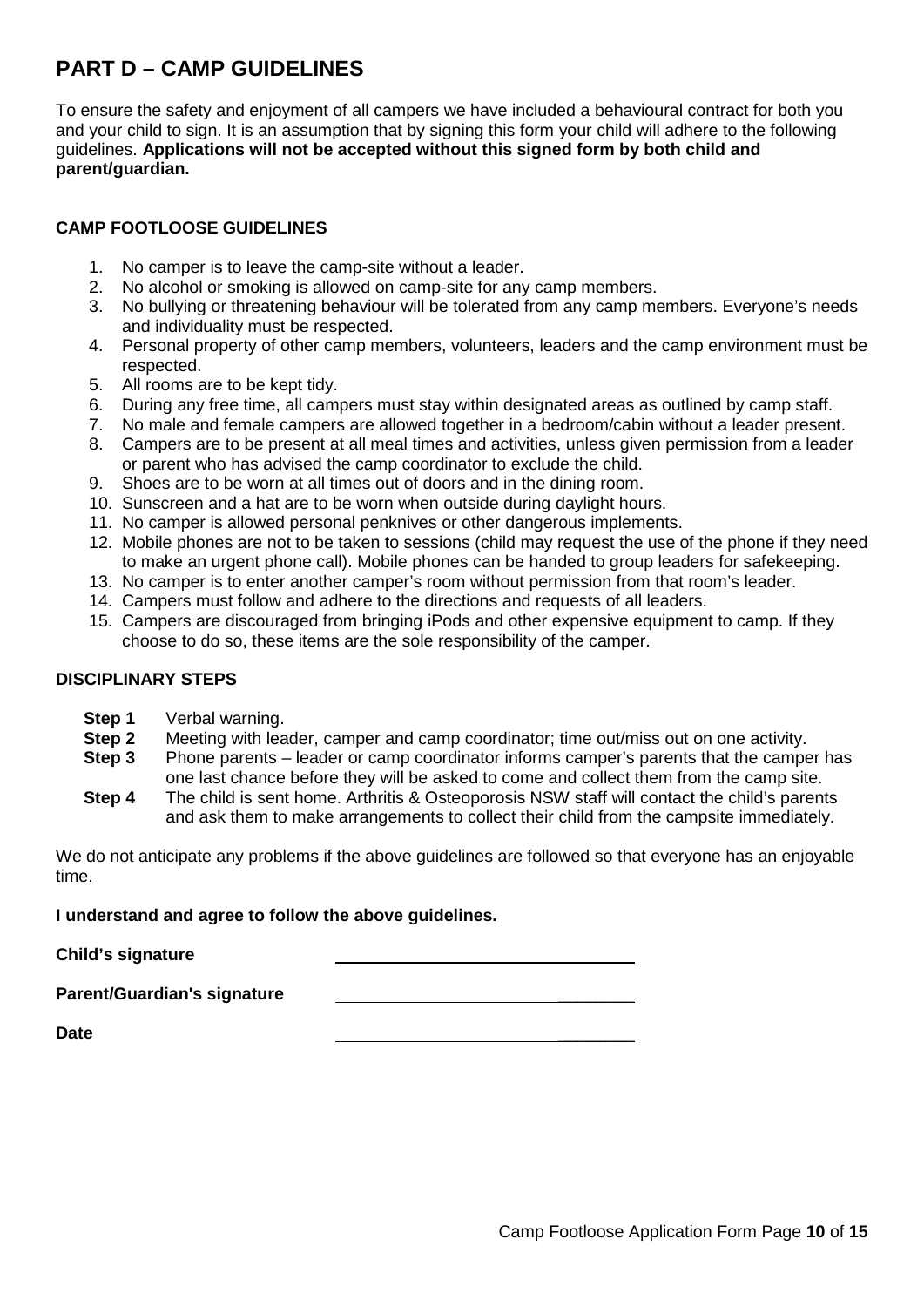## **PART E – PAYMENT FORM (CAMP FOOTLOOSE)**

The actual total cost of a child to attend the footloose program is \$1500. This reflects additional costs, such as onsite nursing, staff and volunteer training, guest health education speakers, speciality equipment for recreational activities, and ANSW organisation, administrative processing and delivery. Through our fundraising and donation operations throughout the year, ANSW is able to subsidise this cost, which results in the fee schedule below. However, we also welcome any donation you would like to make to the organisation in addition to your child's attendance fee for camp.

**Direct cost is \$371 per child at Sydney Academy of Sport & Recreation for 4 nights of camp, including meals**, **accommodation and activities.** Paying the direct cost of camp could potentially create the means for a less fortunate child to attend camp.

Fees requested by ANSW for Camp Footloose: are in the following categories.

| <b>Campers Direct Cost</b>    | \$371 | Closes August 24th |
|-------------------------------|-------|--------------------|
| <b>Early Bird Member</b>      | \$150 | Closes July 31st   |
| Early Bird (Non-Member) \$180 |       | Closes July 31st   |
| Standard Rate (Member) \$200  |       | Closes August 24th |
| <b>Standard Non Member</b>    | \$230 | Closes August 24th |

Similarly, if a contribution of \$150 is not within your means, we would encourage you to contact the office on 9857 3300 to discuss how we might be able to help.

| <b>Type</b>                                                  | <b>Total Cost</b> | <b>Booking</b><br><b>Number</b><br>(Office Use |
|--------------------------------------------------------------|-------------------|------------------------------------------------|
|                                                              |                   | Only)                                          |
| Campers Direct Full Cost \$371 (See above for<br>inclusions) | $\mathcal{S}$     |                                                |
| Early Bird Member \$150                                      | \$                |                                                |
| Early Bird Non Member \$180                                  | $\mathcal{S}$     |                                                |
| <b>Standard Member \$200</b>                                 | \$                |                                                |
| <b>Standard Non Member \$230</b>                             | \$                |                                                |
| Donation to ANSW                                             | \$                |                                                |
| <b>TOTAL PAYMENT DUE</b>                                     | \$                |                                                |

#### **OFFICE USE ONLY**

| <b>Camp Attendee Payment</b> |                     |                       |                      |
|------------------------------|---------------------|-----------------------|----------------------|
| Serial #                     | Processed – Batch # | <b>Processed Date</b> | <b>Approval Date</b> |
|                              |                     |                       |                      |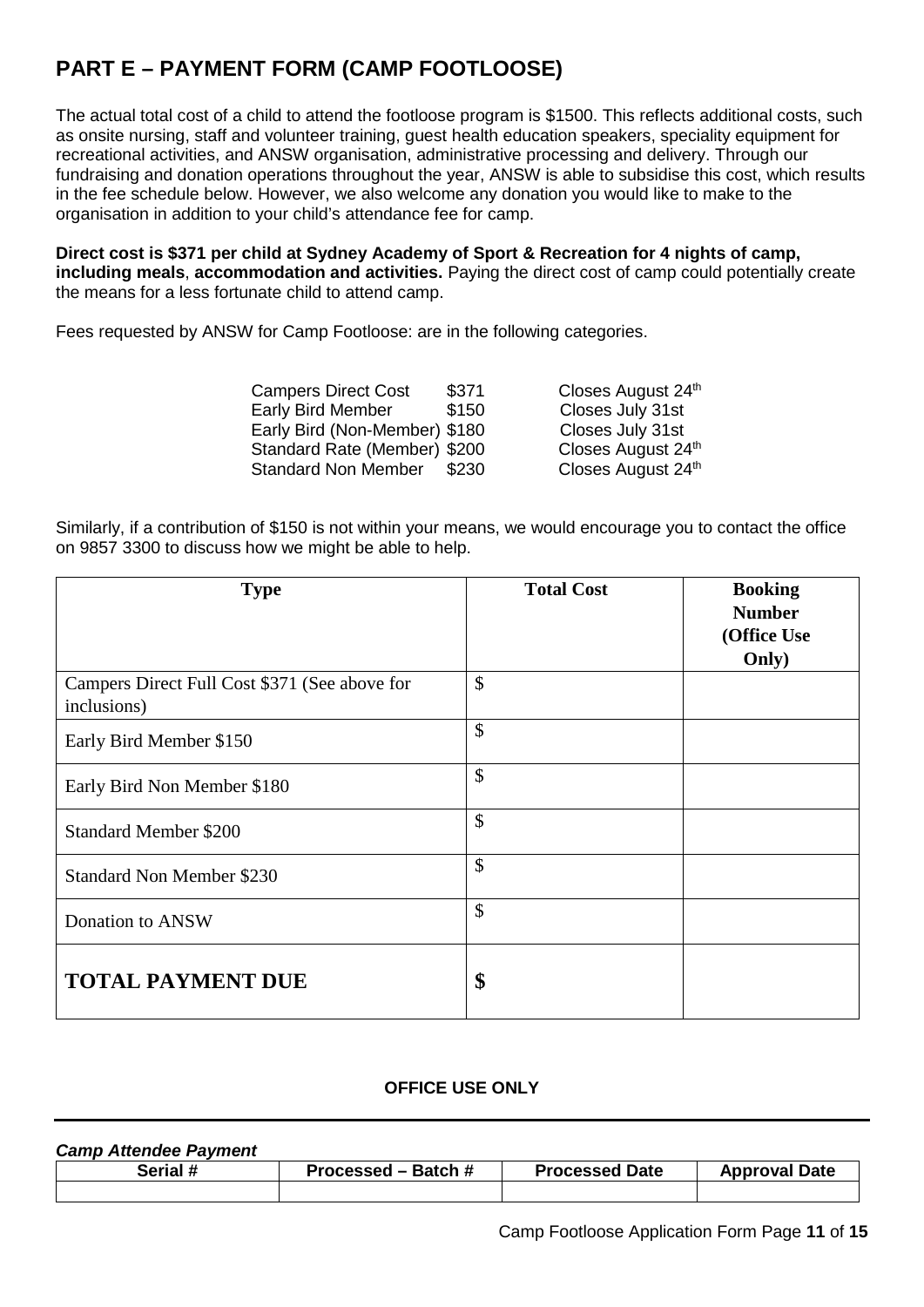#### **PAYMENT OPTIONS – please tick or call the office directly**

**Name of Child Attending Camp\_\_\_\_\_\_\_\_\_\_\_\_\_\_\_\_\_\_\_\_\_\_\_\_\_**

**Direct Transfer**

Account name: Arthritis NSW BSB: 032 000

Account number: 726 406

Reference: Please use the format "CFL\_ChildSurname" in the reference for our statement and email your bank's payment remittance to [accounts@arthritisnsw.org.au](mailto:accounts@arthritisnsw.org.au)



**Credit Card**

I authorise Arthritis & Osteoporosis NSW to charge the above fees to my credit card

Card type (please circle): Visa / MasterCard

Credit card number:

\_\_ \_\_ \_\_ \_\_ \_\_ \_\_ \_\_ \_\_ \_\_ \_\_ \_\_ \_\_ \_\_ \_\_ \_\_ \_\_ Expiry date \_\_\_\_\_\_\_\_\_\_\_\_\_\_

Name on card \_\_\_\_\_\_\_\_\_\_\_\_\_\_\_\_\_\_\_\_\_\_\_\_\_\_\_\_

Signature \_\_\_\_\_\_\_\_\_\_\_\_\_\_\_\_\_\_\_\_\_\_\_\_\_\_\_\_\_\_\_\_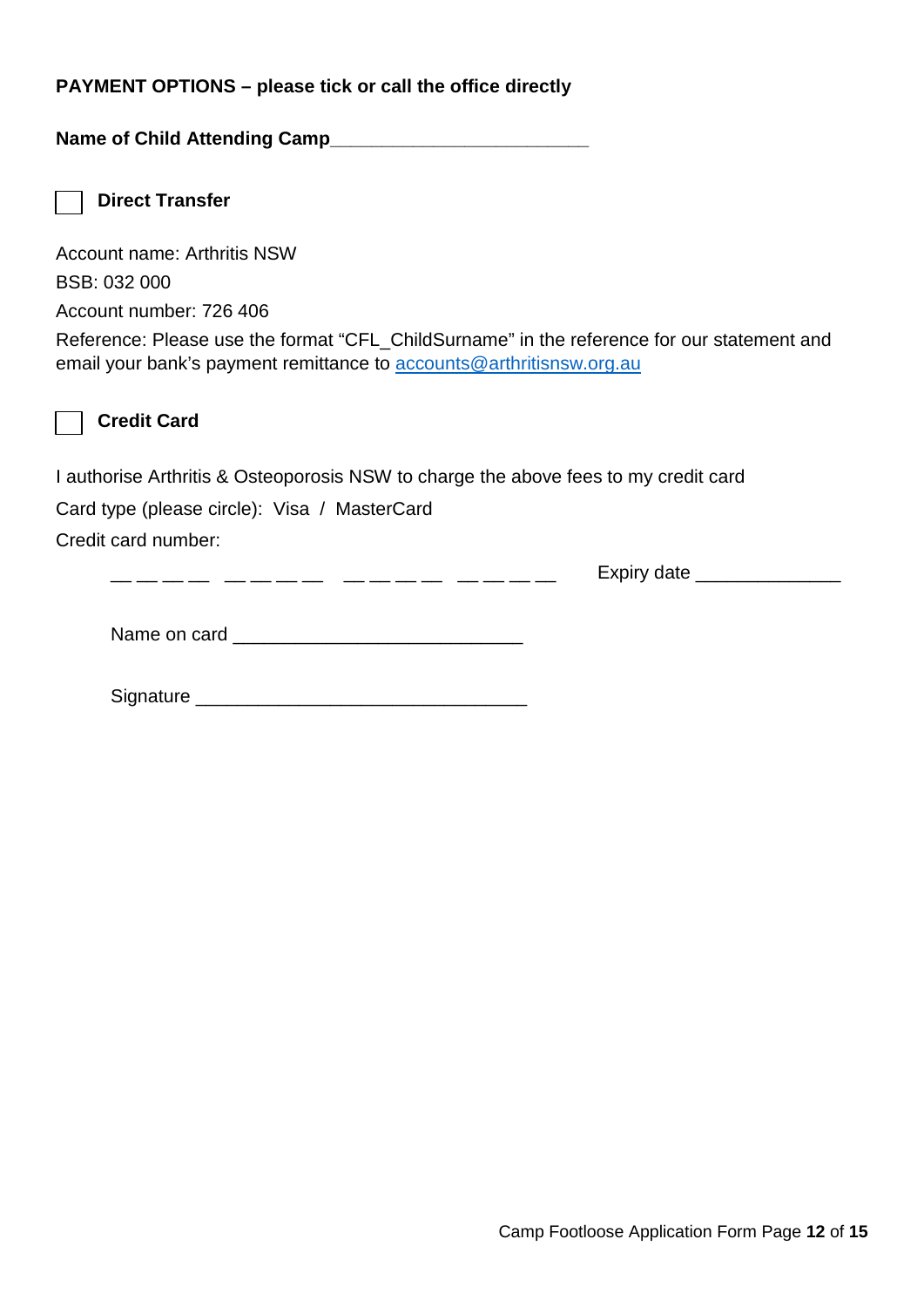## **PART F – ACTIVITY PARTICIPATION FORM**

# **Camper's name\_\_\_\_\_\_\_\_\_\_\_\_\_\_\_\_\_\_\_\_\_\_\_\_\_\_\_\_\_\_\_\_\_\_\_\_\_\_**

| <b>ACTIVITY</b>                               | <b>I WOULD LIKE TO PARTICIPATE</b> |
|-----------------------------------------------|------------------------------------|
|                                               | (Please mark yes or no)            |
| <b>Rock climbing</b>                          |                                    |
| <b>Flying Fox</b>                             |                                    |
| <b>Beach Volley Ball</b>                      |                                    |
| <b>Challenge ropes course</b>                 |                                    |
| <b>Campfire</b>                               |                                    |
| Netball/basketball                            |                                    |
| <b>Cricket</b>                                |                                    |
| <b>Tennis</b>                                 |                                    |
| <b>Bushwalk</b>                               |                                    |
| <b>Archery</b>                                |                                    |
| <b>Breaking through Barriers-goal setting</b> |                                    |
| <b>Kayaking</b>                               |                                    |
| Swimming-25m indoor heated pool               |                                    |
| <b>Paddle boarding</b>                        |                                    |
| Trivia night                                  |                                    |
| <b>Talent Show</b>                            |                                    |
| Yoga                                          |                                    |
| <b>Drumming</b>                               |                                    |
| <b>Meditation</b>                             |                                    |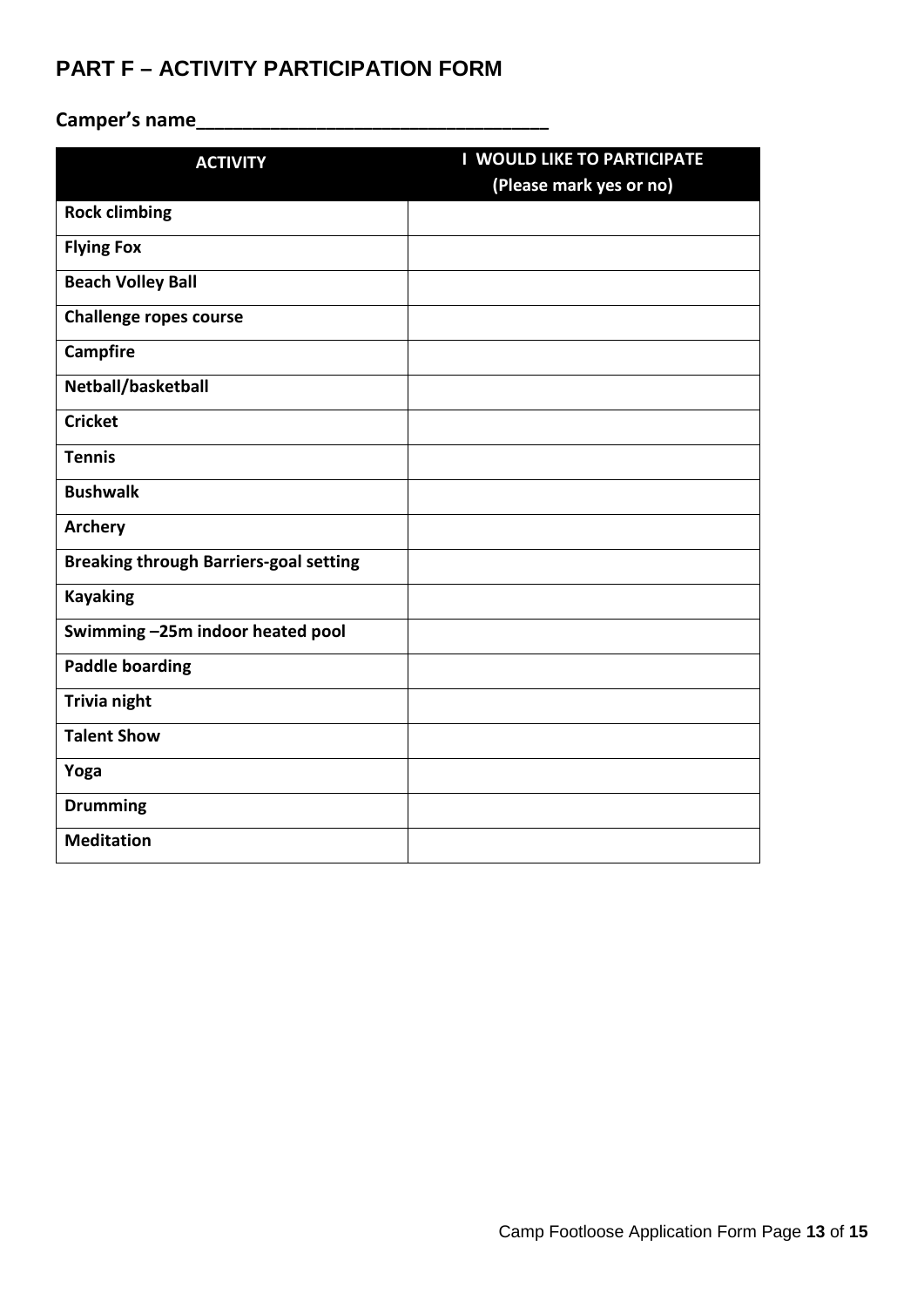## **PART G – MEDICATION CHART – CAMP FOOTLOOSE 2018**

| Date                          |               |                       |  |  | <b>Name</b> |                    |
|-------------------------------|---------------|-----------------------|--|--|-------------|--------------------|
| Date                          | Medicine      | Times<br>Admin        |  |  |             |                    |
| Route                         | Dose          |                       |  |  |             | <b>DOB</b>         |
| <b>Additional Information</b> |               |                       |  |  |             | Weight<br>Height   |
| <b>Prescribers signature</b>  | Print<br>Name |                       |  |  |             | <b>Allergies</b>   |
| Date                          | Medicine      | Admin<br><b>Times</b> |  |  |             | <b>PhotoCamper</b> |
| Route                         | Dose          |                       |  |  |             |                    |
| <b>Additional Information</b> |               |                       |  |  |             |                    |
| <b>Prescribers signature</b>  | Print<br>Name |                       |  |  |             |                    |
| Date                          | Medicine      | Admin<br><b>Times</b> |  |  |             | <b>Companions</b>  |
| Route                         | Dose          |                       |  |  |             |                    |
| <b>Additional Information</b> |               |                       |  |  |             |                    |
| <b>Prescribers signature</b>  | Print<br>Name |                       |  |  |             |                    |